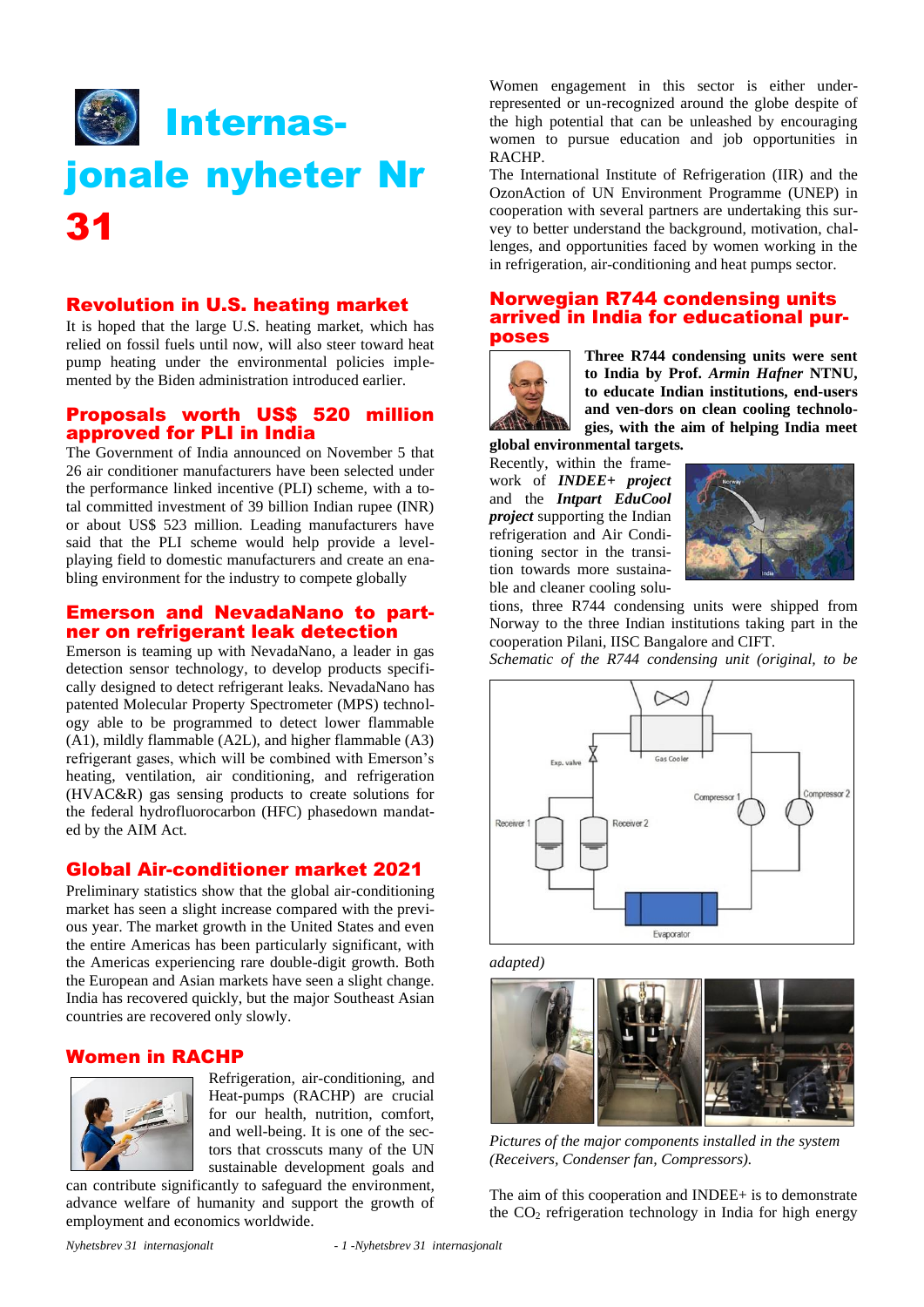demanding sectors (supermarkets, hotels and fish processing industry), which have to cope with high ambient temperatures in India. To support the transition towards clean cooling technology, the cooperation projects enable knowledge transfer between Norwegian and Indian institutions, end-users, and vendors. This helps India to achieve the climate and environmental goals by applying such environmentally friendly and clean cooling solutions in the future.Within each R744 condensing unit sent to India, the evaporators and system configurations will be adapted and redesigned to handle the various educational approaches and local ambient temperatures. Once the design is completed, the units will be available for educational lectures and external training at the partner institutions.

The newly hired INDEE+ Ph.Ds and postdoc candidates have been assigned the design task with the support of the whole team.

# Reduce refrigerant leaks in supermarkets

Refrigerant leaks are a recurring problem, particularly in the commercial refrigeration sector. An American initiative aims to identify the main causes of leaks and to propose solutions to reduce them.

# Takes effect to promote the development of the AC industry in Asia

The East Asia Regional Comprehensive Economic Partnership Agreement (RCEP), where Japan, China, South Korea, and ASEAN participated, came into effect on January 1, 2022. The enormous economic circle that accounts for about 30 % of the world's total GDP has also been born. According to JARN's estimation, the AC market in East Asia in 2021 has been approximately 71.6 million units, more than half of the world's. This region is not only a large market but also a major production base in the world. The proportion of young people in the Asia-Pacific region is high, economic development is accelerating, and hot climate factors make it a huge potential market for AC demand. After experiencing the pandemic, the entry into force of the RCEP agreement will not only drive the market but will also become a good opportunity to accelerate the optimization of the regional supply chain.

### Mitsubishi Electric investing in its HP factory in Scotland

Mitsubishi Electric Air Conditioning Systems Europe is investing £15.3 million (about US\$ 20.3 million) in its Livingston manufacturing facility to increase its productivity, efficiency, and research and development (R&D) capabilities to meet increasing European and UK demand for its low carbon heat pumps that tackle climate change.

#### Biden Admin. submits Kigali Amendment for ratification by Congress

On November 16, the Biden administration officially sent the Kigali Amendment to the Montreal Protocol to the U.S. Senate for ratification. In September, the U.S. Environmental Protection Agency (EPA) finalized a rule to phase down the production and use of HFCs by 85% over

the next 15 years, which is in line with the provisions of the Kigali Amendment. The EPA rule was mandated by the Innovation and Manufacturing Act (AIM Act), which passed with bipartisan support in 2020.

# Sifa Invigorates HVAC&R Sector in Paris

Sifa, Interprofessional Exhibition of Refrigeration and its Applications, was successfully held as a face-to face event in Paris, France, from November 16 to 18, 2021. The expo venue was bustling with about 120 exhibitors, and more than 3,700 visitors flocked to the three-day event.

# Scroll compressor exports up by 33% from January to September in China

According to China IOL statistics, scroll compressors have seen their cumulative sales volume increase to 2.18 million units from January to September, 2021, indicating a 7.8% year-on-year growth rate; the cumulative domestic sales volume came to 1.68 million units, with a 2.2% year on year growth rate; and the cumulative export volume came to 492,000 units, growing by 33% year on year. Similar to air conditioner exports, China has seen strong performance in scroll compressor exports.

### Transport AC is a little different from building AC

Emerson is teaming up with NevadaNano, a leader in gas detection sensor technology, to develop products specifically designed to detect refrigerant leaks. NevadaNano has patented Molecular Property Spectrometer (MPS) technology able to be programmed to detect lower flammable (A1), mildly flammable (A2L), and higher flammable (A3) refrigerant gases, which will be combined with Emerson's heating, ventilation, air conditioning, and refrigeration (HVAC&R) gas sensing products to create solutions for the federal hydrofluorocarbon (HFC) phasedown mandated by the AIM Act.

#### Haier starts production in its refrigerator plant in Romania:

Haier announced that its first cooling factory in the European Union, Haier Tech Romania, has started production. The facility manufactures best-in-class refrigerators, both built-in and freestanding, for the three brands of Haier Europe – Candy, Hoover, and Haier. Haier Tech is located in the Allianso Industrial Park at Aricestii Rahtivani, near Ploiești, about 70 km from Bucharest, and started earlier this year the production of best-in-class refrigerators with a focus on connectivity, preservation, and reduced energy consumption.

# Building energy efficiency drives China's smart building market:

The total energy consumption of buildings in China is constantly increasing, and it is very urgent to take stronger energy-saving and emission-reduction measures. Energy decarbonization is mainly achieved through increased building electrification (cooking, domestic hot water, heating). It is reported that the three core measures are to greatly